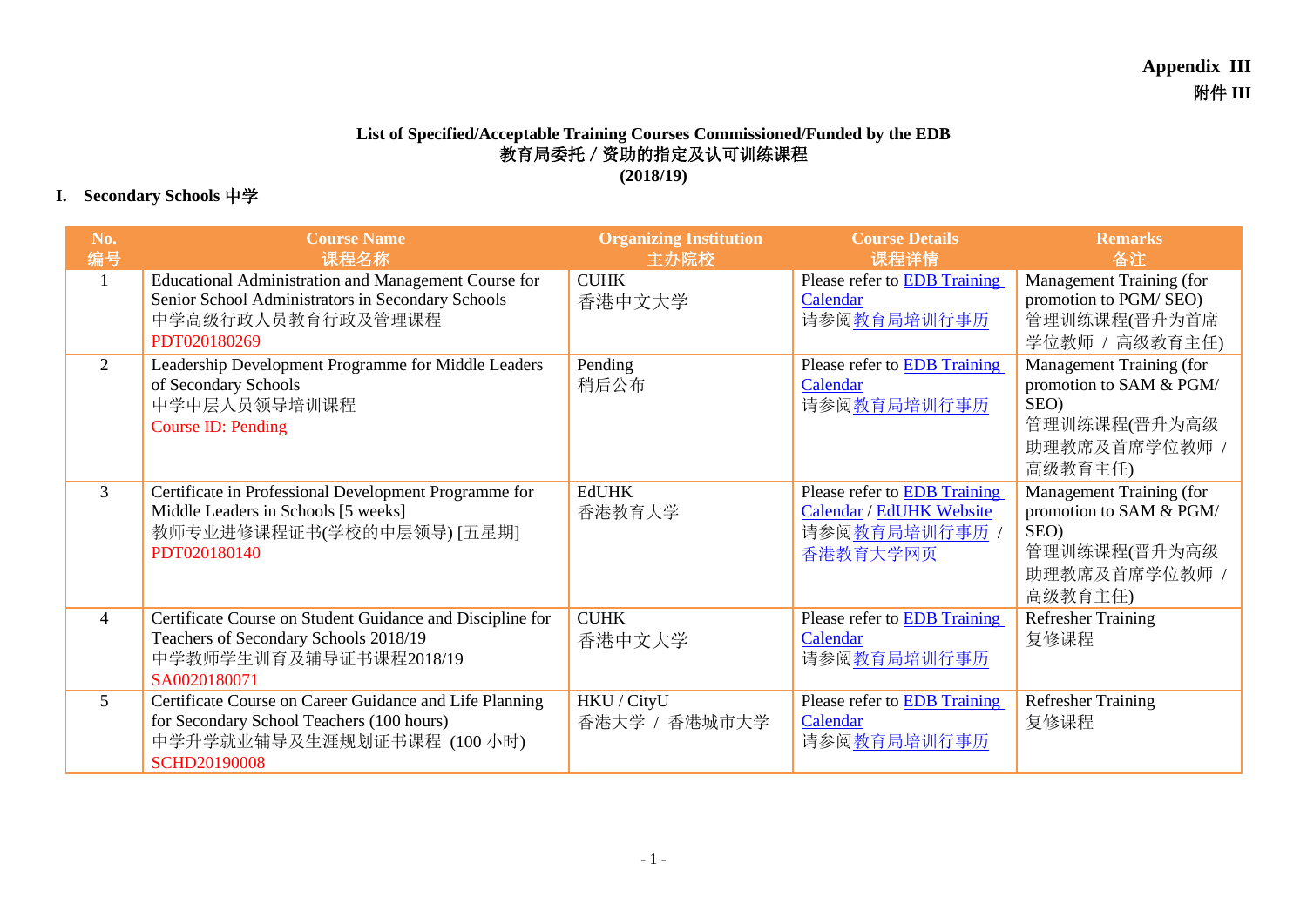| 6              | Diploma Course in Teacher Librarianship (2018-20)<br>(Secondary)<br>2018-20 年度学校图书馆主任文凭课程(中学)<br><b>Course ID: Nil</b>                                                                                       | <b>HKU SPACE</b><br>香港大学专业进修学院 | Please refer to EDBCM<br>103/2018 / HKU Website<br>请参阅教育局通函第<br>103/2018 号 / 香港大学网<br>页 | <b>Refresher Training</b><br>复修课程 |
|----------------|--------------------------------------------------------------------------------------------------------------------------------------------------------------------------------------------------------------|--------------------------------|-----------------------------------------------------------------------------------------|-----------------------------------|
| $\overline{7}$ | Thematic Courses on Supporting Students with SEN ^<br>(Any course)<br>「支援有特殊教育需要学生」专题课程^(任何一个课程)<br>SE0020190013<br>SE0020190014<br>SE0020190015<br>SE0020190016<br>SE0020190017                             | <b>EdUHK</b><br>香港教育大学         | Please refer to EDB Training<br>Calendar / EdUHK Website<br>请参阅教育局培训行事历 /<br>香港教育大学网页   | <b>Refresher Training</b><br>复修课程 |
| 8              | Advanced Course on Catering for Diverse Learning Needs<br>「照顾不同学习需要」高级课程<br>SE0020190012                                                                                                                     | <b>EdUHK</b><br>香港教育大学         | Please refer to EDB Training<br>Calendar / EdUHK Website<br>请参阅教育局培训行事历 /<br>香港教育大学网页   | <b>Refresher Training</b><br>复修课程 |
| 9              | Certificate in Professional Development Programme for<br>Teachers (Catering for Diverse Learning Needs) -<br><b>Advanced Level</b><br>教师专业进修课程证书(照顾不同学习需要) - 深造班<br>SE0020190093                             | <b>EdUHK</b><br>香港教育大学         | Please refer to EDB Training<br>Calendar / EdUHK Website<br>请参阅教育局培训行事历 /<br>香港教育大学网页   | <b>Refresher Training</b><br>复修课程 |
| 10             | Certificate in Professional Development Programme for<br>Interpretation of Classical Chinese Literature for Secondary<br>Teachers of Chinese Language [5 weeks]<br>中学中文科文言经典解读专业进修课程证书 [五星期]<br>PDT020180169 | <b>EdUHK</b><br>香港教育大学         | Please refer to EDB Training<br>Calendar / EdUHK Website<br>请参阅教育局培训行事历 /<br>香港教育大学网页   | <b>Refresher Training</b><br>复修课程 |
| 11             | Certificate in Professional Development Programme on the<br>Teaching of Chinese Language for Non-Chinese Speaking<br>Students [5 weeks]<br>为非华语学生而设的中国语文教学专业进修课程证书<br>[五星期]<br>PDT020180157                  | <b>EdUHK</b><br>香港教育大学         | Please refer to EDB Training<br>Calendar / EdUHK Website<br>请参阅教育局培训行事历 /<br>香港教育大学网页   | <b>Refresher Training</b><br>复修课程 |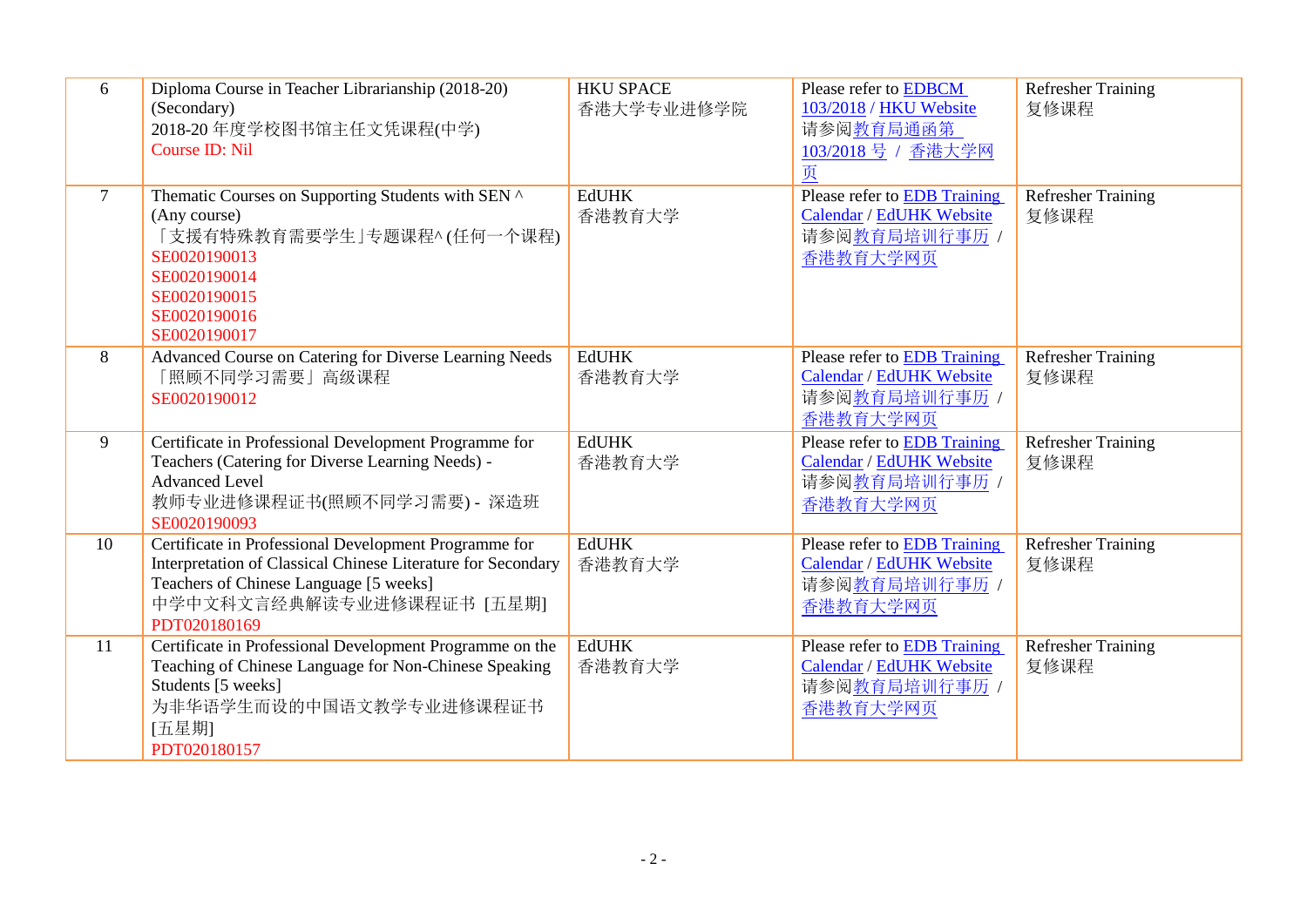| 12 | Certificate in Professional Development Programme for<br>Secondary School Teachers (Mathematics Teaching) [5<br>weeks]<br>中学教师专业进修课程证书(数学教学)[五星期]<br>PDT020180150                                      | <b>EdUHK</b><br>香港教育大学 | Please refer to EDB Training<br>Calendar / EdUHK Website<br>请参阅教育局培训行事历 /<br>香港教育大学网页        | <b>Refresher Training</b><br>复修课程 |
|----|--------------------------------------------------------------------------------------------------------------------------------------------------------------------------------------------------------|------------------------|----------------------------------------------------------------------------------------------|-----------------------------------|
| 13 | Certificate in Professional Development Programme in<br>School Health [5 weeks]<br>教师专业进修课程证书(健康校园) [五星期]<br>PDT020180151                                                                              | <b>EdUHK</b><br>香港教育大学 | Please refer to EDB Training<br>Calendar / EdUHK Website<br>请参阅教育局培训行事历 /<br>香港教育大学网页        | <b>Refresher Training</b><br>复修课程 |
| 14 | Certificate in Professional Development Programme in<br>Teaching Modern China in Liberal Studies Curriculum [5]<br>weeks]<br>教师专业进修课程证书(教授通识教育科一现代中国)<br>[五星期]<br>PDT020180152                         | <b>EdUHK</b><br>香港教育大学 | Please refer to <b>EDB</b> Training<br>Calendar / EdUHK Website<br>请参阅教育局培训行事历 /<br>香港教育大学网页 | Refresher Training<br>复修课程        |
| 15 | Certificate in Professional Development Programme on<br>Civic, National and Moral Education in Schools [5 weeks]<br>教师专业进修课程证书(学校的公民、国民与道德教育)<br>[五星期]<br>PDT020180155                                 | <b>EdUHK</b><br>香港教育大学 | Please refer to EDB Training<br><b>Calendar / EdUHK Website</b><br>请参阅教育局培训行事历 /<br>香港教育大学网页 | <b>Refresher Training</b><br>复修课程 |
| 16 | Certificate in Professional Development Programme on<br>Prevention and Handling of Unruly and Delinquent<br>Behaviours in Schools [5 weeks]<br>教师专业进修课程证书(预防及处理青少年校内违规与<br>违法行为) [五星期]<br>PDT020180161 | <b>EdUHK</b><br>香港教育大学 | Please refer to EDB Training<br>Calendar / EdUHK Website<br>请参阅教育局培训行事历 /<br>香港教育大学网页        | <b>Refresher Training</b><br>复修课程 |
| 17 | Certificate in Professional Development Programme on<br>Practical Legal Knowledge for Schools [5 weeks]<br>教师专业进修课程证书(学校的实用法律知识) [五星期]<br>PDT020180162                                                 | <b>EdUHK</b><br>香港教育大学 | Please refer to EDB Training<br>Calendar / EdUHK Website<br>请参阅教育局培训行事历 /<br>香港教育大学网页        | <b>Refresher Training</b><br>复修课程 |
| 18 | Certificate in Professional Development Programme on<br>Knowledge Management for Enhancing School<br>Development [5 weeks]<br>教师专业进修课程证书(知识管理与学校发展) [五星期]<br>PDT020180163                              | <b>EdUHK</b><br>香港教育大学 | Please refer to EDB Training<br>Calendar / EdUHK Website<br>请参阅教育局培训行事历 /<br>香港教育大学网页        | Refresher Training<br>复修课程        |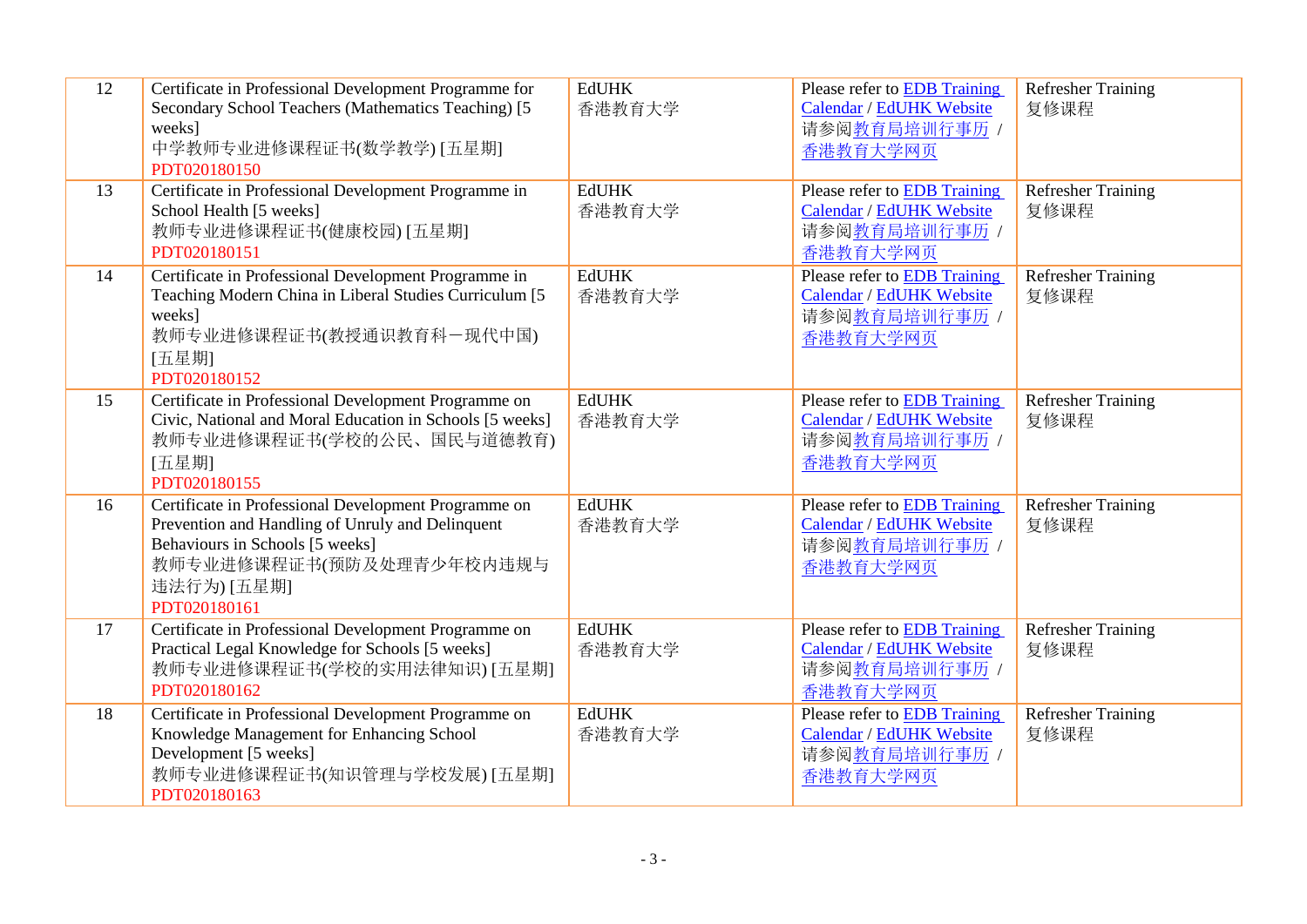| 19 | Certificate in Professional Development Programme on<br>New Paradigm of Learning and Teaching in Physical<br>Education [5 weeks]<br>教师专业进修课程证书(体育学与教之新发展范例) [五<br>星期]<br>PDT020180164                                                                  | <b>EdUHK</b><br>香港教育大学 | Please refer to EDB Training<br>Calendar / EdUHK Website<br>请参阅教育局培训行事历 /<br>香港教育大学网页        | <b>Refresher Training</b><br>复修课程 |
|----|--------------------------------------------------------------------------------------------------------------------------------------------------------------------------------------------------------------------------------------------------------|------------------------|----------------------------------------------------------------------------------------------|-----------------------------------|
| 20 | Certificate in Professional Development Programme on<br>Positive Psychology in School Settings: Promoting Mental<br>Health and Creating Positive Learning Environment [5]<br>weeks]<br>教师专业进修课程证书 (校园正向心理学: 推广精神健<br>康及建构正面学习环境) [五星期]<br>PDT020180176 | <b>EdUHK</b><br>香港教育大学 | Please refer to EDB Training<br>Calendar / EdUHK Website<br>请参阅教育局培训行事历 /<br>香港教育大学网页        | <b>Refresher Training</b><br>复修课程 |
| 21 | Training Course for Special School Teachers<br>特殊学校教师培训课程<br>SE0020190018                                                                                                                                                                              | <b>EdUHK</b><br>香港教育大学 | Please refer to EDB Training<br>Calendar / EdUHK Website<br>请参阅教育局培训行事历 /<br>香港教育大学网页        | <b>Refresher Training</b><br>复修课程 |
| 22 | Certificate in Professional Development Programme on<br>Effective Lesson Observation and Evaluation - a whole<br>school approach [5 weeks]<br>教师专业进修课程证书(有效的观课与评课 - 以学校为<br>本位) [五星期]<br>PDT020180156                                                  | <b>EdUHK</b><br>香港教育大学 | Please refer to EDB Training<br>Calendar / EdUHK Website<br>请参阅教育局培训行事历 /<br>香港教育大学网页        | <b>Refresher Training</b><br>复修课程 |
| 23 | Certificate in Professional Development Programme on<br>e-Learning in Secondary Mathematics [5 weeks]<br>教师专业进修课程证书(中学数学的电子学习)[五星期]<br>PDT020180166                                                                                                    | <b>EdUHK</b><br>香港教育大学 | Please refer to EDB Training<br>Calendar / EdUHK Website<br>请参阅教育局培训行事历 /<br>香港教育大学网页        | <b>Refresher Training</b><br>复修课程 |
| 24 | Certificate in Professional Development Programme on<br>e-Learning in Secondary English [5 weeks]<br>PDT020180168                                                                                                                                      | <b>EdUHK</b><br>香港教育大学 | Please refer to <b>EDB</b> Training<br>Calendar / EdUHK Website<br>请参阅教育局培训行事历 /<br>香港教育大学网页 | <b>Refresher Training</b><br>复修课程 |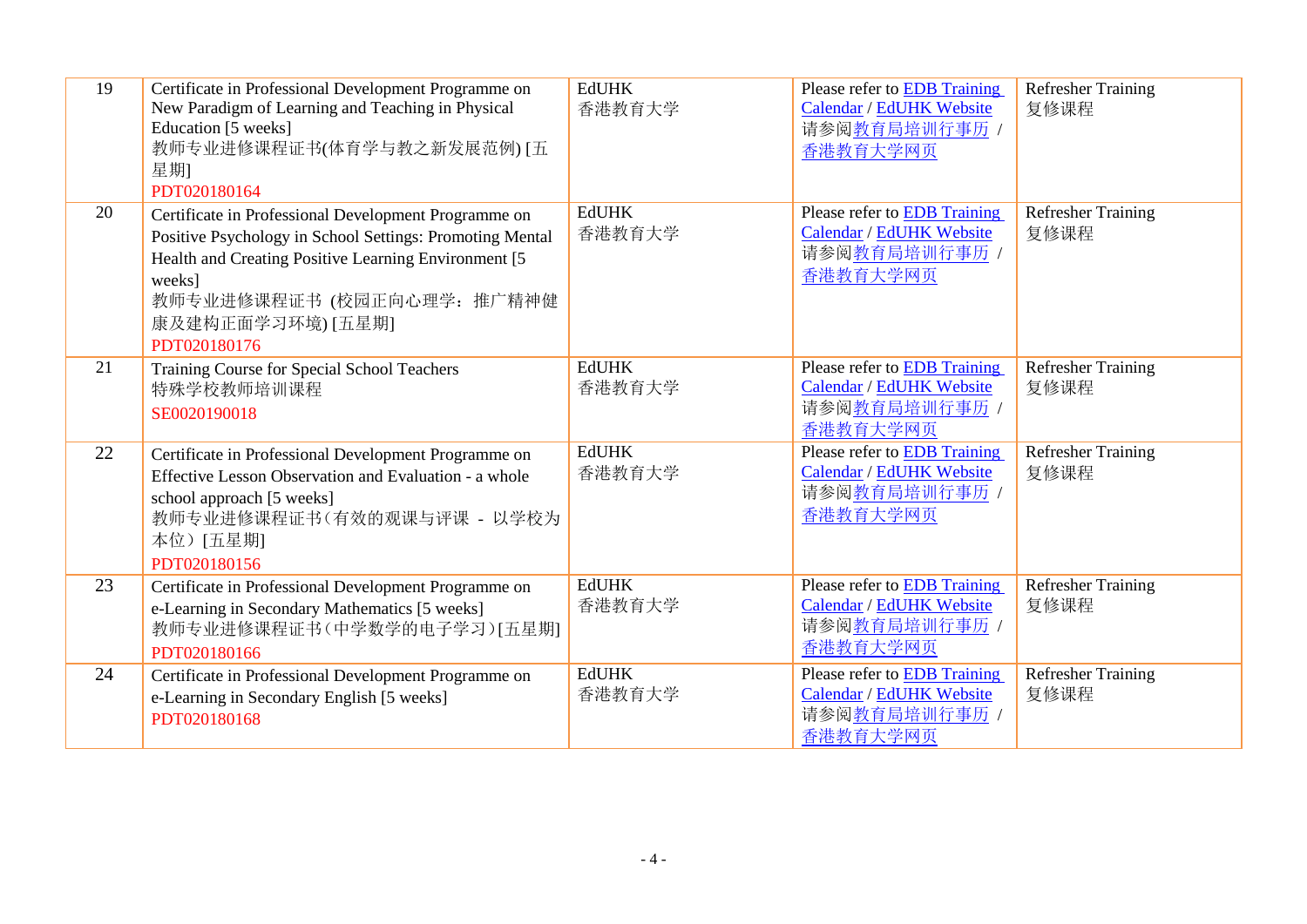| 25 | Certificate in Professional Development Programme on<br>Life Planning Education and Career Guidance [5 weeks]<br>教师专业进修课程证书(生涯规划与事业辅导) [五星期]<br>PDT020180170                            | <b>EdUHK</b><br>香港教育大学 | Please refer to EDB Training<br>Calendar / EdUHK Website<br>请参阅教育局培训行事历 /<br>香港教育大学网页        | <b>Refresher Training</b><br>复修课程 |
|----|-----------------------------------------------------------------------------------------------------------------------------------------------------------------------------------------|------------------------|----------------------------------------------------------------------------------------------|-----------------------------------|
| 26 | Certificate in Professional Development Programme on<br>Communication, Mediation and Complaint Management [5]<br>weeks]<br>教师专业进修课程证书(沟通、调解与投诉管理) [五星<br>期1<br>PDT020180171             | <b>EdUHK</b><br>香港教育大学 | Please refer to EDB Training<br><b>Calendar / EdUHK Website</b><br>请参阅教育局培训行事历 /<br>香港教育大学网页 | <b>Refresher Training</b><br>复修课程 |
| 27 | Certificate in Professional Development Programme on<br>School Improvement and Leadership [5 weeks]<br>教师专业进修课程证书(学校改进与领导) [五星期]<br>PDT020180172                                        | <b>EdUHK</b><br>香港教育大学 | Please refer to EDB Training<br>Calendar / EdUHK Website<br>请参阅教育局培训行事历 /<br>香港教育大学网页        | <b>Refresher Training</b><br>复修课程 |
| 28 | Certificate in Professional Development Programme on<br>Integrating Self-directed Learning in Classroom Pedagogy<br>[5 weeks]<br>教师专业进修课程证书(发展有效「自主学习」课堂教学<br>模式) [五星期]<br>PDT020180174 | <b>EdUHK</b><br>香港教育大学 | Please refer to EDB Training<br>Calendar / EdUHK Website<br>请参阅教育局培训行事历 /<br>香港教育大学网页        | <b>Refresher Training</b><br>复修课程 |
| 29 | Certificate in Professional Development Programme on<br>Hong Kong Society [5 weeks]<br>教师专业进修课程证书(香港社会)[五星期]<br>PDT020180191                                                            | <b>EdUHK</b><br>香港教育大学 | Please refer to EDB Training<br>Calendar / EdUHK Website<br>请参阅教育局培训行事历 /<br>香港教育大学网页        | <b>Refresher Training</b><br>复修课程 |
| 30 | Certificate in Professional Development Programme on<br>Organization and Management of Life-wide Learning<br>Activities [5 weeks]<br>教师专业进修课程证书(全方位学习的组织与管理)[五<br>星期]<br>PDT020180178   | <b>EdUHK</b><br>香港教育大学 | Please refer to EDB Training<br>Calendar / EdUHK Website<br>请参阅教育局培训行事历 /<br>香港教育大学网页        | <b>Refresher Training</b><br>复修课程 |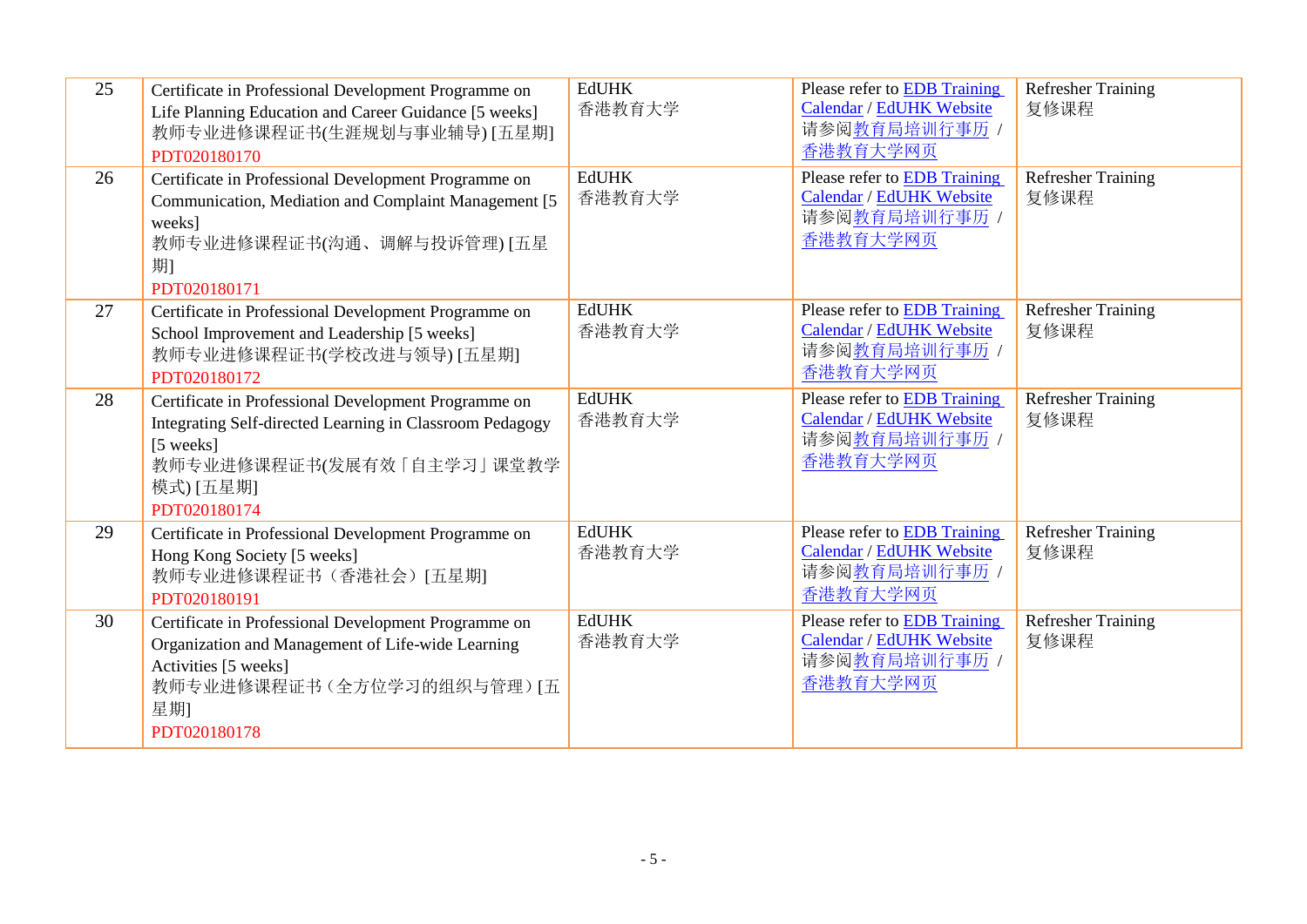| 31 | Certificate in Professional Development Programme on<br>Enhancing Curriculum Planning and Teaching of Life and<br>Society in Junior Secondary Curriculum [5 weeks]<br>教师专业进修课程证书 (初中「生活与社会」课程设计<br>与教学模式) [五星期]<br>PDT020180154                                                                                             | <b>EdUHK</b><br>香港教育大学 | Please refer to EDB Training<br>Calendar / EdUHK Website<br>请参阅教育局培训行事历<br>香港教育大学网页 | <b>Refresher Training</b><br>复修课程 |
|----|-----------------------------------------------------------------------------------------------------------------------------------------------------------------------------------------------------------------------------------------------------------------------------------------------------------------------------|------------------------|-------------------------------------------------------------------------------------|-----------------------------------|
| 32 | Certificate in Professional Development Programme on<br>e-Learning in Secondary Chinese Language [5 weeks]<br>教师专业进修课程证书(中学中文科的电子学习)[五星<br>期1<br>PDT020180177                                                                                                                                                               | <b>EdUHK</b><br>香港教育大学 | Please refer to EDB Training<br>Calendar / EdUHK Website<br>请参阅教育局培训行事历<br>香港教育大学网页 | <b>Refresher Training</b><br>复修课程 |
| 33 | Certificate in Professional Development Programme on<br><b>STEM</b> in Physical Education<br>教师专业进修课程证书 (综合科学、科技、工程及数学<br>之体育学与教) [五星期]<br>PDT020180179<br>Thematic Courses on Supporting Students with Special Educational Needs include the following 2 setegames (Deese refer to Education Dureau Circular No. 12/2015). | <b>EdUHK</b><br>香港教育大学 | Please refer to EDB Training<br>Calendar / EdUHK Website<br>请参阅教育局培训行事历<br>香港教育大学网页 | <b>Refresher Training</b><br>复修课程 |

^ Thematic Courses on Supporting Students with Special Educational Needs include the following 3 categories (Please refer to Education Bureau Circular No. 12/2015): 「支援有特殊需要学生」专題課程包括以下三個类别(請參考教育局通告第 12/2015 号) :

- (1) Cognition and Learning Needs 認知及学习需要
- (2) Behavioural, Emotional and Social Development Needs 行为、情绪及社群发展需要
- (3) Sensory, Communication and Physical Needs

感知、沟通及肢体需要

- Note: To attain Certification for Principalship, aspiring principals must satisfy the following criteria within a two-year process: 拟任校长必须在两年的校长资格认证程序期内,符合以下的要求方可取得校长资格认证:
	- (i) Successful completion of the needs analysis; 成功完成专业发展需要分析;
	- (ii) Successful completion of the Preparation for Principalship course; and 成功完成拟任校长课程;及
	- (iii) Fulfilling requirements for the professional development portfolio. 符合专业发展资料册的要求。

For detailed information, please refer to the Education Bureau Circular (EDBC) No. 1/2018. Besides, relevant course details are/will be announced in EDB Training Calendar. 详情请参阅教育局通告第 1/2018 号,而相关课程资料则会在教育局培训行事历公布。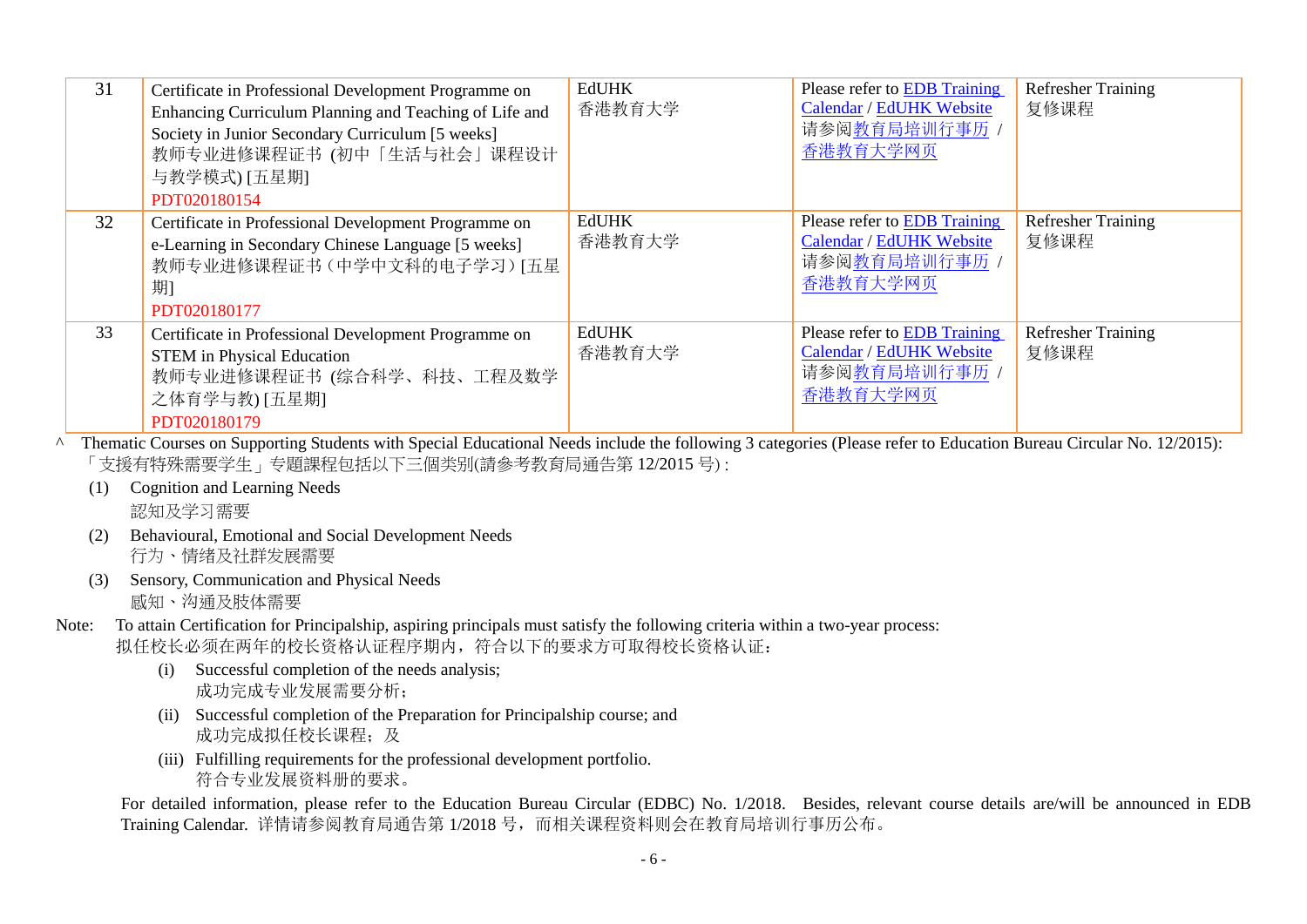## **II. Primary Schools** 小学

| No.             | <b>Course Name</b>                                        | <b>Organizing Institution</b> | <b>Course Details</b>               | <b>Remarks</b>            |
|-----------------|-----------------------------------------------------------|-------------------------------|-------------------------------------|---------------------------|
| 编号              | 课程名称                                                      | 主办院校                          | 课程详情                                | 备注                        |
| -1              | Leadership Development Programme for Middle Leaders of    | Pending                       | Please refer to <b>EDB</b> Training | Management Training (for  |
|                 | <b>Primary Schools</b>                                    | 稍后公布                          | Calendar                            | promotion to SPSM)        |
|                 | 小学中层人员领导培训课程                                              |                               | 请参阅教育局培训行事历                         | 管理训练课程(晋升为高级              |
|                 | <b>Course ID: Pending</b>                                 |                               |                                     | 小学学位教师)                   |
| $\overline{2}$  | Certificate in Professional Development Programme for     | <b>EdUHK</b>                  | Please refer to EDB Training        | Management Training (for  |
|                 | Middle Leaders in Schools [5 weeks]                       | 香港教育大学                        | Calendar / EdUHK Website            | promotion to SPSM)        |
|                 | 教师专业进修课程证书(学校的中层领导) [五星期]                                 |                               | 请参阅 <u>教育局培训行事历</u> /               | 管理训练课程(晋升为高级              |
|                 | PDT020180140                                              |                               | 香港教育大学网页                            | 小学学位教师)                   |
| 3               | Certificate Course on Student Guidance and Discipline for | <b>HKBU - SCE</b>             | Please refer to EDB Training        | Refresher Training        |
|                 | Teachers of Primary Schools 2018/19小学教师学生训育及              | 香港浸会大学持续教育学                   | Calendar                            | 复修课程                      |
|                 | 辅导证书课程2018/19                                             | 院                             | 请参阅教育局培训行事历                         |                           |
|                 | SA0020180072                                              |                               |                                     |                           |
| $\overline{4}$  | Diploma Course in Teacher Librarianship (2018-20)         | <b>HKU SPACE</b>              | Please refer to EDBCM               | Refresher Training        |
|                 | (Primary)                                                 | 香港大学专业进修学院                    | 103/2018 / HKU Website              | 复修课程                      |
|                 | 2018-20 年度学校图书馆主任文凭课程 (小学)                                |                               | 请参阅教育局通函第                           |                           |
|                 | <b>Course ID: Nil</b>                                     |                               | 103/2018号 / 香港大学网                   |                           |
|                 |                                                           |                               | 页                                   |                           |
| $5\overline{)}$ | Thematic Courses on Supporting Students with SEN ^ (Any   | <b>EdUHK</b>                  | Please refer to EDB Training        | <b>Refresher Training</b> |
|                 | course)                                                   | 香港教育大学                        | Calendar / EdUHK Website            | 复修课程                      |
|                 | 「支援有特殊教育需要学生」专题课程^ (任何一个课程)                               |                               | 请参阅教育局培训行事历 /                       |                           |
|                 | SE0020190013                                              |                               | 香港教育大学网页                            |                           |
|                 | SE0020190014                                              |                               |                                     |                           |
|                 | SE0020190015                                              |                               |                                     |                           |
|                 | SE0020190016                                              |                               |                                     |                           |
|                 | SE0020190017                                              |                               |                                     |                           |
| 6               | Advanced Course on Catering for Diverse Learning Needs    | <b>EdUHK</b>                  | Please refer to EDB Training        | <b>Refresher Training</b> |
|                 | 「照顾不同学习需要」高级课程                                            | 香港教育大学                        | Calendar / EdUHK Website            | 复修课程                      |
|                 | SE0020190012                                              |                               | 请参阅教育局培训行事历 /                       |                           |
|                 |                                                           |                               | 香港教育大学网页                            |                           |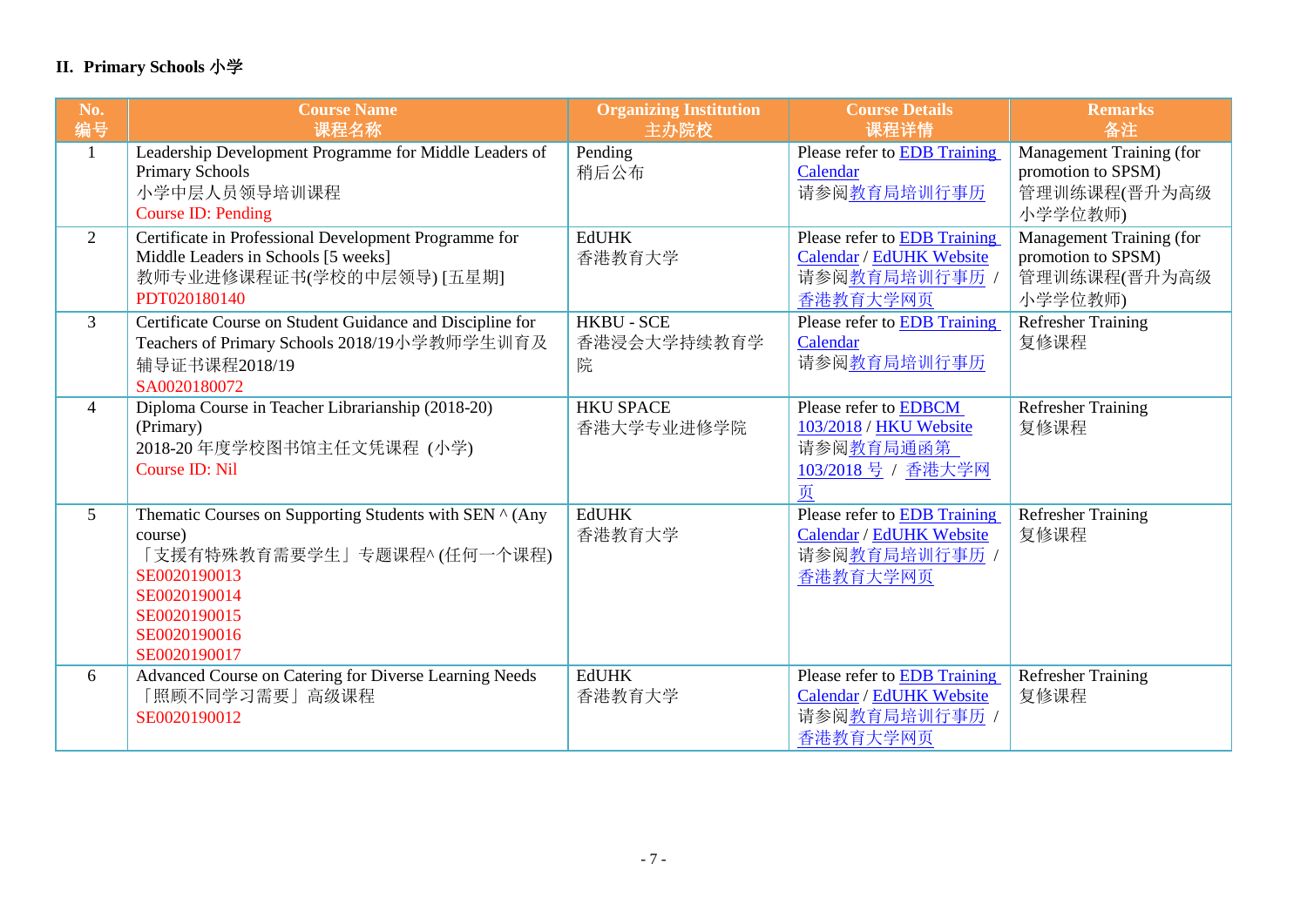| $\overline{7}$ | Certificate in Professional Development Programme for<br>Teachers (Catering for Diverse Learning Needs) - Advanced<br>Level<br>教师专业进修课程证书(照顾不同学习需要) - 深造班<br>SE0020190093                   | <b>EdUHK</b><br>香港教育大学 | <b>Please refer to EDB Training</b><br>Calendar / EdUHK Website<br>请参阅教育局培训行事历 /<br>香港教育大学网页 | <b>Refresher Training</b><br>复修课程 |
|----------------|---------------------------------------------------------------------------------------------------------------------------------------------------------------------------------------------|------------------------|----------------------------------------------------------------------------------------------|-----------------------------------|
| 8              | Certificate in Professional Development Programme on the<br>Teaching of Chinese Language for Non-Chinese Speaking<br>Students [5 weeks]<br>为非华语学生而设的中国语文教学专业进修课程证书<br>[五星期]<br>PDT020180157 | <b>EdUHK</b><br>香港教育大学 | Please refer to EDB Training<br>Calendar / EdUHK Website<br>请参阅教育局培训行事历 /<br>香港教育大学网页        | <b>Refresher Training</b><br>复修课程 |
| 9              | Certificate in Professional Development Programme on<br>Optimizing Chinese Language Teaching [5 weeks]<br>提高中国语文教学效益专业进修课程证书 [五星期]<br>PDT020180158                                          | <b>EdUHK</b><br>香港教育大学 | <b>Please refer to EDB Training</b><br>Calendar / EdUHK Website<br>请参阅教育局培训行事历 /<br>香港教育大学网页 | <b>Refresher Training</b><br>复修课程 |
| 10             | Certificate in Professional Development Programme for<br>Primary School Teachers (Mathematics Teaching) [5 weeks]<br>小学教师专业进修课程证书(数学教学)[五星期]<br>PDT020180149                                | <b>EdUHK</b><br>香港教育大学 | Please refer to EDB Training<br>Calendar / EdUHK Website<br>请参阅教育局培训行事历 /<br>香港教育大学网页        | <b>Refresher Training</b><br>复修课程 |
| 11             | Certificate in Professional Development Programme in<br>School Health [5 weeks]<br>教师专业进修课程证书(健康校园) [五星期]<br>PDT020180151                                                                   | <b>EdUHK</b><br>香港教育大学 | Please refer to EDB Training<br>Calendar / EdUHK Website<br>请参阅教育局培训行事历 /<br>香港教育大学网页        | <b>Refresher Training</b><br>复修课程 |
| 12             | Certificate in Professional Development Programme on<br>e-Learning in Primary Schools [5 weeks]<br>小学教师专业进修课程证书(小学的电子学习) [五星期]<br>PDT020180139                                              | <b>EdUHK</b><br>香港教育大学 | Please refer to EDB Training<br>Calendar / EdUHK Website<br>请参阅教育局培训行事历 /<br>香港教育大学网页        | <b>Refresher Training</b><br>复修课程 |
| 13             | Certificate in Professional Development Programme on<br>Civic, National and Moral Education in Schools [5 weeks]<br>教师专业进修课程证书(学校的公民、国民与道德教育)[五<br>星期]<br>PDT020180155                      | <b>EdUHK</b><br>香港教育大学 | Please refer to EDB Training<br><b>Calendar / EdUHK Website</b><br>请参阅教育局培训行事历 /<br>香港教育大学网页 | <b>Refresher Training</b><br>复修课程 |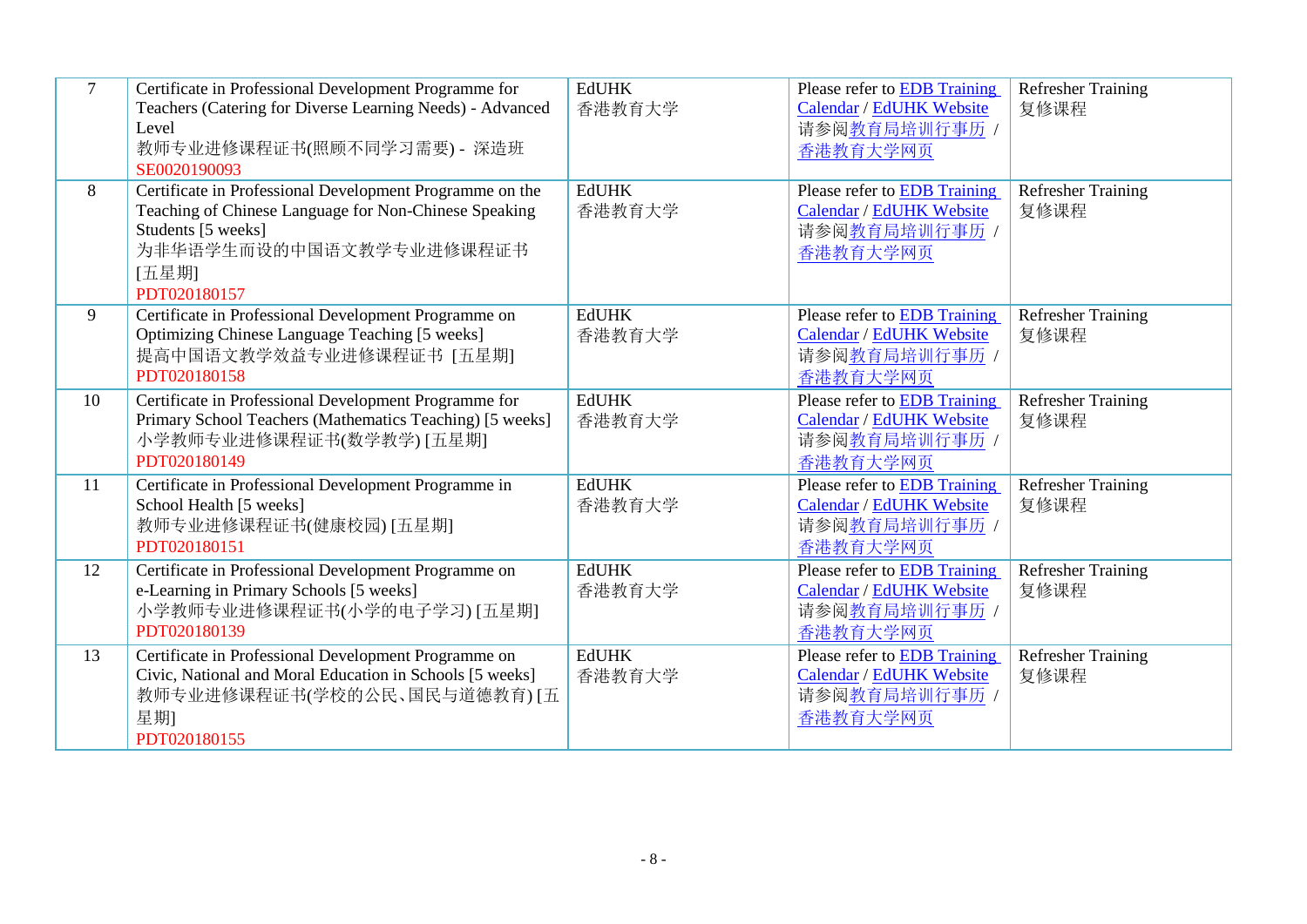| 14 | Certificate in Professional Development Programme on<br>Development of School-based Mathematics Learning and<br>Curriculum [5 weeks]<br>教师专业进修课程证书(校本数学学习与课程设计)[五星<br>期1<br>PDT020180160                                                               | <b>EdUHK</b><br>香港教育大学 | Please refer to EDB Training<br>Calendar / EdUHK Website<br>请参阅教育局培训行事历 /<br>香港教育大学网页 | Refresher Training<br>复修课程        |
|----|--------------------------------------------------------------------------------------------------------------------------------------------------------------------------------------------------------------------------------------------------------|------------------------|---------------------------------------------------------------------------------------|-----------------------------------|
| 15 | Certificate in Professional Development Programme on<br>Prevention and Handling of Unruly and Delinquent<br>Behaviours in Schools [5 weeks]<br>教师专业进修课程证书(预防及处理青少年校内违规与违<br>法行为) [五星期]<br>PDT020180161                                                 | <b>EdUHK</b><br>香港教育大学 | Please refer to EDB Training<br>Calendar / EdUHK Website<br>请参阅教育局培训行事历 /<br>香港教育大学网页 | <b>Refresher Training</b><br>复修课程 |
| 16 | Certificate in Professional Development Programme on<br>Practical Legal Knowledge for Schools [5 weeks]<br>教师专业进修课程证书(学校的实用法律知识) [五星期]<br>PDT020180162                                                                                                 | <b>EdUHK</b><br>香港教育大学 | Please refer to EDB Training<br>Calendar / EdUHK Website<br>请参阅教育局培训行事历 /<br>香港教育大学网页 | <b>Refresher Training</b><br>复修课程 |
| 17 | Certificate in Professional Development Programme on<br>Knowledge Management for Enhancing School Development<br>[5 weeks]<br>教师专业进修课程证书(知识管理与学校发展)[五星期]<br>PDT020180163                                                                               | <b>EdUHK</b><br>香港教育大学 | Please refer to EDB Training<br>Calendar / EdUHK Website<br>请参阅教育局培训行事历 /<br>香港教育大学网页 | <b>Refresher Training</b><br>复修课程 |
| 18 | Certificate in Professional Development Programme on New<br>Paradigm of Learning and Teaching in Physical Education [5]<br>weeks]<br>教师专业进修课程证书(体育学与教之新发展范例) [五星<br>期1<br>PDT020180164                                                                 | <b>EdUHK</b><br>香港教育大学 | Please refer to EDB Training<br>Calendar / EdUHK Website<br>请参阅教育局培训行事历 /<br>香港教育大学网页 | <b>Refresher Training</b><br>复修课程 |
| 19 | Certificate in Professional Development Programme on<br>Positive Psychology in School Settings: Promoting Mental<br>Health and Creating Positive Learning Environment [5]<br>weeks]<br>教师专业进修课程证书 (校园正向心理学: 推广精神健康<br>及建构正面学习环境) [五星期]<br>PDT020180176 | <b>EdUHK</b><br>香港教育大学 | Please refer to EDB Training<br>Calendar / EdUHK Website<br>请参阅教育局培训行事历 /<br>香港教育大学网页 | <b>Refresher Training</b><br>复修课程 |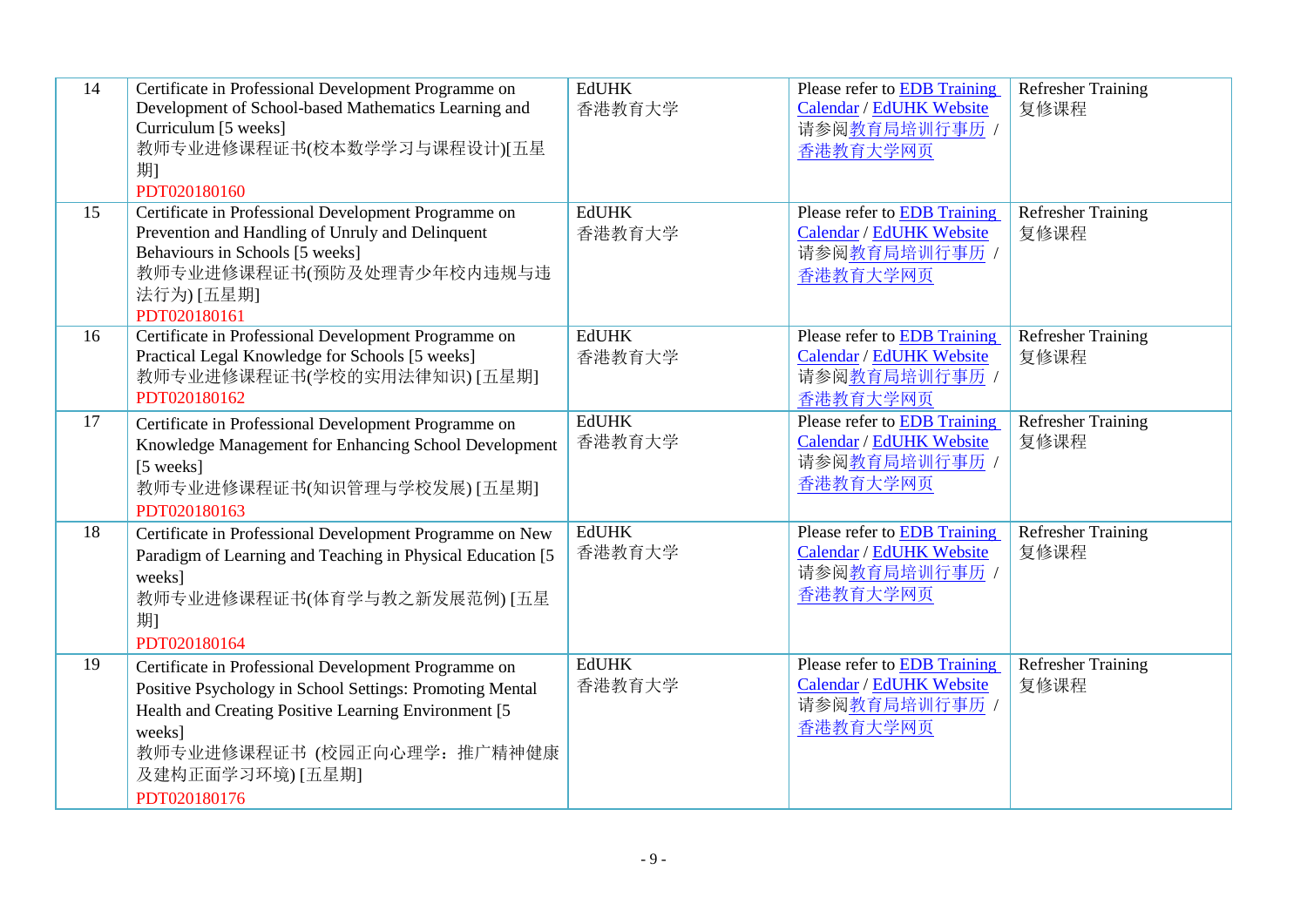| 20 | Training Course for Special School Teachers<br>特殊学校教师培训课程<br>SE0020190018                                                                                                                             | <b>EdUHK</b><br>香港教育大学 | Please refer to EDB Training<br>Calendar / EdUHK Website<br>请参阅教育局培训行事历 /<br>香港教育大学网页        | <b>Refresher Training</b><br>复修课程 |
|----|-------------------------------------------------------------------------------------------------------------------------------------------------------------------------------------------------------|------------------------|----------------------------------------------------------------------------------------------|-----------------------------------|
| 21 | Certificate in Professional Development Programme on<br>Effective Lesson Observation and Evaluation - a whole<br>school approach [5 weeks]<br>教师专业进修课程证书(有效的观课与评课 - 以学校为<br>本位) [五星期]<br>PDT020180156 | <b>EdUHK</b><br>香港教育大学 | Please refer to EDB Training<br>Calendar / EdUHK Website<br>请参阅教育局培训行事历 /<br>香港教育大学网页        | Refresher Training<br>复修课程        |
| 22 | Certificate in Professional Development Programme on<br>e-Learning in Primary Mathematics [5 weeks]<br>教师专业进修课程证书(小学数学的电子学习)[五星期]<br>PDT020180165                                                     | <b>EdUHK</b><br>香港教育大学 | Please refer to EDB Training<br>Calendar / EdUHK Website<br>请参阅教育局培训行事历 /<br>香港教育大学网页        | <b>Refresher Training</b><br>复修课程 |
| 23 | Certificate in Professional Development Programme on<br>e-Learning in Primary English [5 weeks]<br>PDT020180167                                                                                       | <b>EdUHK</b><br>香港教育大学 | Please refer to EDB Training<br>Calendar / EdUHK Website<br>请参阅教育局培训行事历 /<br>香港教育大学网页        | <b>Refresher Training</b><br>复修课程 |
| 24 | Certificate in Professional Development Programme on<br>e-Learning in Primary Chinese Language [5 weeks]<br>教师专业进修课程证书(小学中文科的电子学习)[五星<br>期1<br>PDT020180142                                           | <b>EdUHK</b><br>香港教育大学 | Please refer to EDB Training<br><b>Calendar / EdUHK Website</b><br>请参阅教育局培训行事历 /<br>香港教育大学网页 | <b>Refresher Training</b><br>复修课程 |
| 25 | Certificate in Professional Development Programme on<br>Communication, Mediation and Complaint Management [5]<br>weeks]<br>教师专业进修课程证书(沟通、调解与投诉管理) [五星期]<br>PDT020180171                               | <b>EdUHK</b><br>香港教育大学 | Please refer to EDB Training<br>Calendar / EdUHK Website<br>请参阅教育局培训行事历 /<br>香港教育大学网页        | <b>Refresher Training</b><br>复修课程 |
| 26 | Certificate in Professional Development Programme on<br>School Improvement and Leadership [5 weeks]<br>教师专业进修课程证书(学校改进与领导) [五星期]<br>PDT020180172                                                      | <b>EdUHK</b><br>香港教育大学 | Please refer to EDB Training<br>Calendar / EdUHK Website<br>请参阅教育局培训行事历 /<br>香港教育大学网页        | <b>Refresher Training</b><br>复修课程 |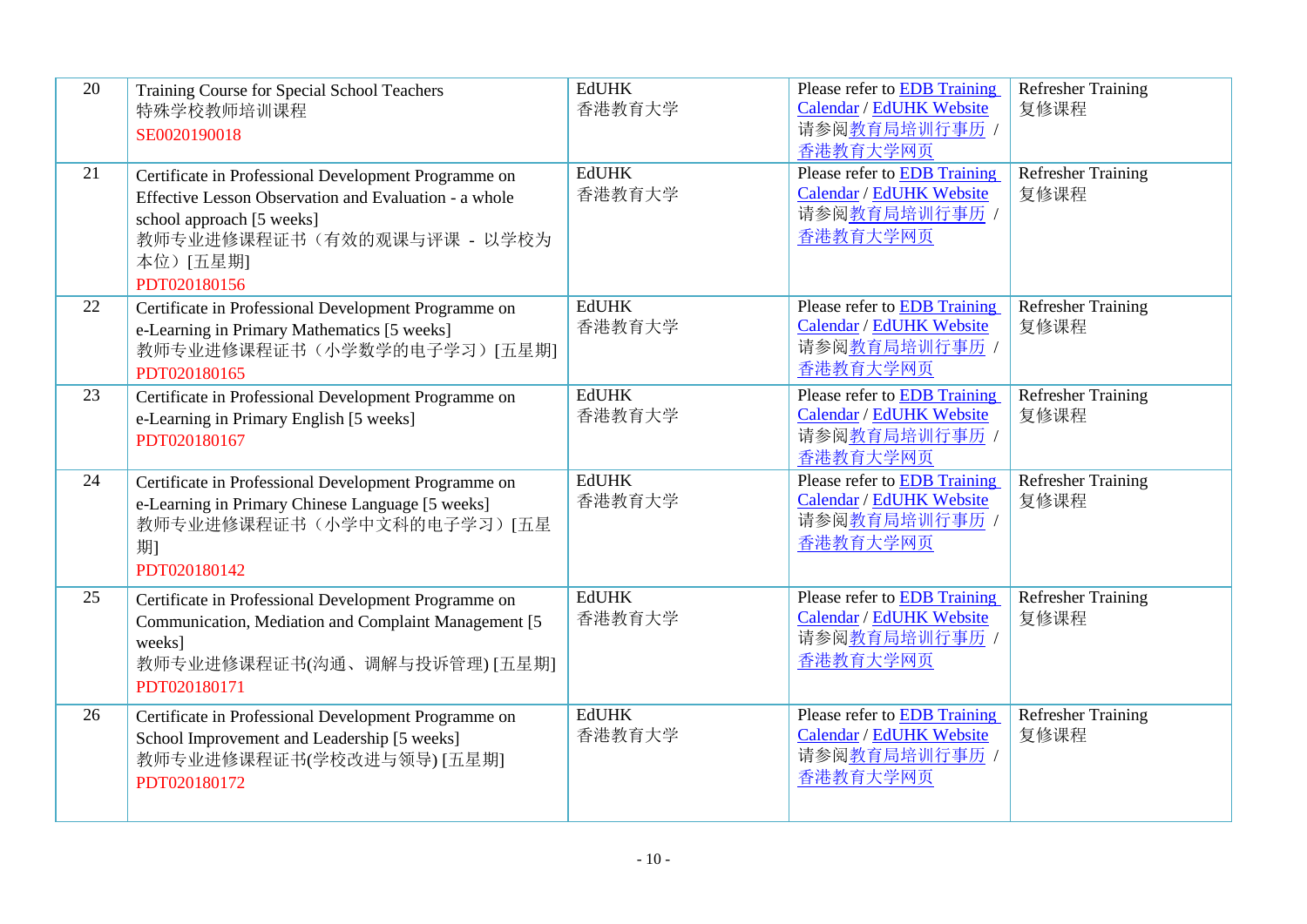| 27 | Certificate in Professional Development Programme on<br>Integrating Self-directed Learning in Classroom Pedagogy [5]<br>weeks]<br>教师专业进修课程证书(发展有效「自主学习」课室教学<br>模式) [五星期]<br>PDT020180174                               | <b>EdUHK</b><br>香港教育大学 | Please refer to EDB Training<br>Calendar / EdUHK Website<br>请参阅教育局培训行事历 /<br>香港教育大学网页 | <b>Refresher Training</b><br>复修课程 |
|----|------------------------------------------------------------------------------------------------------------------------------------------------------------------------------------------------------------------------|------------------------|---------------------------------------------------------------------------------------|-----------------------------------|
| 28 | Certificate in Professional Development Programme on<br>Coding Mobile Apps for Computational Thinking<br>Development [5 weeks]<br>教师专业进修课程证书(编写流动应用程式发展运算思维)<br>[五星期]<br>PDT020180173                                  | <b>EdUHK</b><br>香港教育大学 | Please refer to EDB Training<br>Calendar / EdUHK Website<br>请参阅教育局培训行事历 /<br>香港教育大学网页 | <b>Refresher Training</b><br>复修课程 |
| 29 | Certificate in Professional Development Programme on<br>Organization and Management of Life-wide Learning<br>Activities [5 weeks]<br>教师专业进修课程证书(全方位学习的组织与管理) [五<br>星期1<br>PDT020180178                                 | <b>EdUHK</b><br>香港教育大学 | Please refer to EDB Training<br>Calendar / EdUHK Website<br>请参阅教育局培训行事历 /<br>香港教育大学网页 | <b>Refresher Training</b><br>复修课程 |
| 30 | Certificate in Professional Development Programme on<br>Curriculum Design, Pedagogy and Assessment for STEM<br>Education in Primary Schools [5 weeks]<br>教师专业进修课程证书 (小学 STEM 教育的课程设计、教<br>学法及评估) [五星期]<br>PDT020180143 | <b>EdUHK</b><br>香港教育大学 | Please refer to EDB Training<br>Calendar / EdUHK Website<br>请参阅教育局培训行事历 /<br>香港教育大学网页 | <b>Refresher Training</b><br>复修课程 |
| 31 | Certificate in Professional Development Programme on<br><b>STEM</b> in Physical Education<br>教师专业进修课程证书 (综合科学、科技、工程及数学之<br>体育学与教) [五星期]<br>PDT020180179                                                                | <b>EdUHK</b><br>香港教育大学 | Please refer to EDB Training<br>Calendar / EdUHK Website<br>请参阅教育局培训行事历<br>香港教育大学网页   | <b>Refresher Training</b><br>复修课程 |

^ Thematic Courses on Supporting Students with Special Educational Needs include the following 3 categories (Please refer to Education Bureau Circular No. 12/2015): 「支援有特殊需要学生」专題課程包括以下三個类别(請參考教育局通告第 12/2015 号) :

(1) Cognition and Learning Needs

認知及学习需要